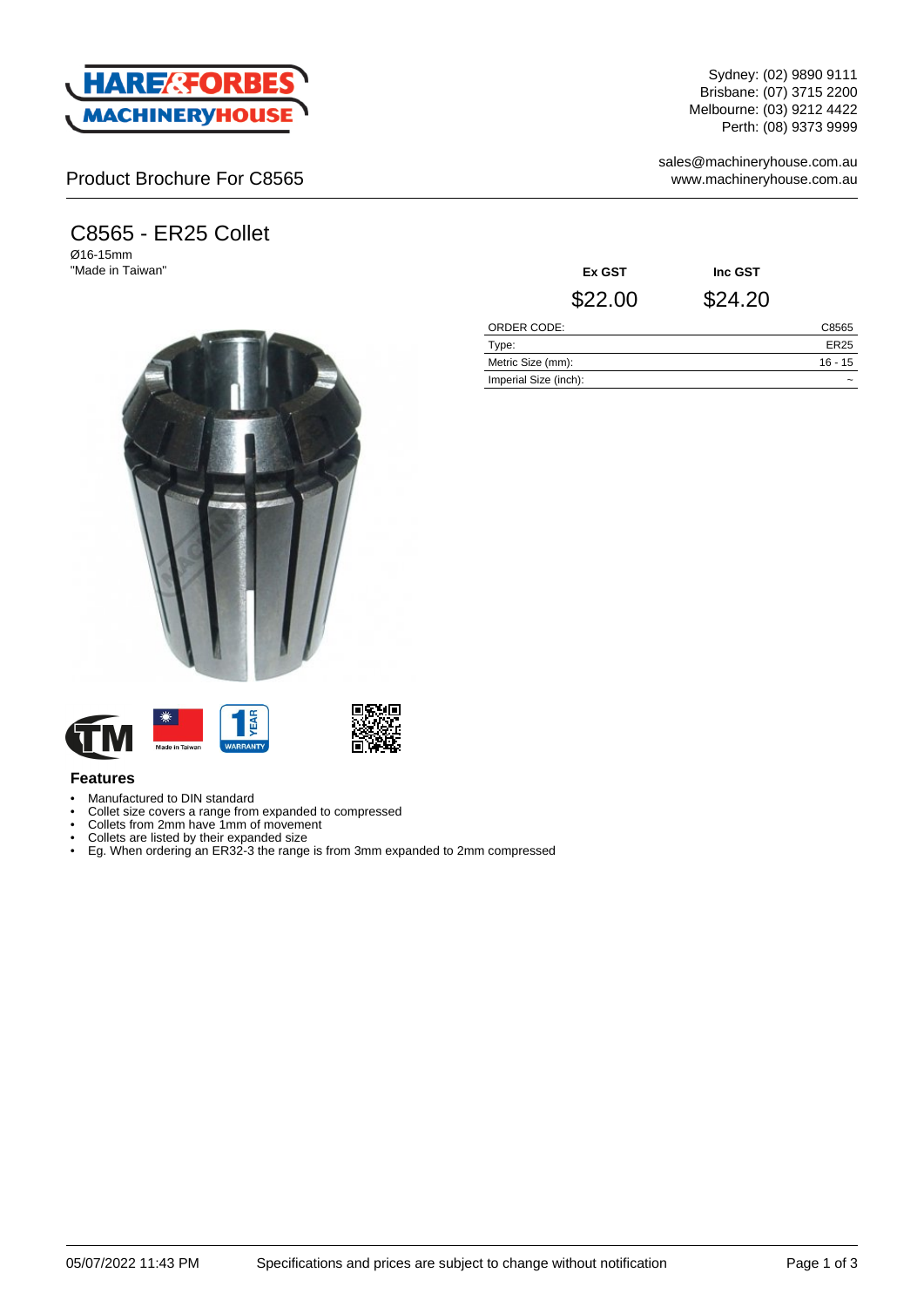

Sydney: (02) 9890 9111 Brisbane: (07) 3715 2200 Melbourne: (03) 9212 4422 Perth: (08) 9373 9999

sales@machineryhouse.com.au www.machineryhouse.com.au

### Product Brochure For C8565



1.

| Collet      | A    | в  | L  | DIN  | <b>RANGE (D)</b> |
|-------------|------|----|----|------|------------------|
| <b>ER11</b> | 11.5 | 18 | 6  | 0.02 | $0.5 - 7.0$      |
| <b>ER16</b> | 17   | 27 | 10 | 0.02 | $0.5 - 10.0$     |
| <b>ER20</b> | 21   | 31 | 16 | 0.02 | $1.0 - 13.0$     |
| <b>ER25</b> | 26   | 35 | 25 | 0.02 | $1.0 - 16.0$     |
| <b>ER32</b> | 33   | 40 | 40 | 0.02 | $2.0 - 20.0$     |
| <b>ER40</b> | 41   | 46 | 50 | 0.03 | $3.0 - 26.0$     |

3.

Installation Guide - Please see downloads for full details



2.

#### **Recommended Accessories**

| C860                       |
|----------------------------|
| ER25 Collet Set - 15 Piece |

C864 25 x 150 x ER25 Collet Chuck - Straight

C861 ER25 Collet Chuck Wrench

T214 BT40 x ER25-70 Collet Chuck